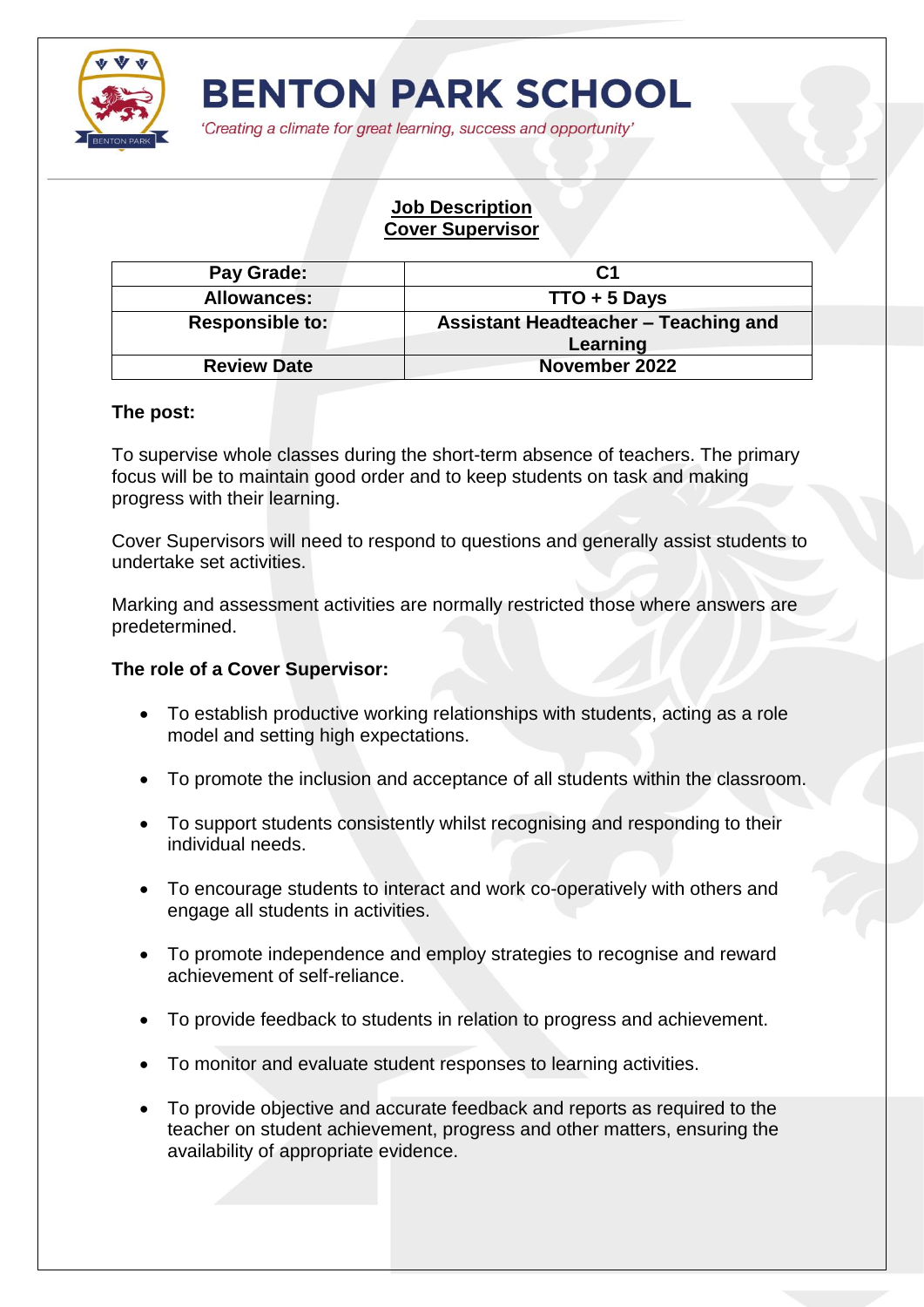

'Creating a climate for great learning, success and opportunity'

- To be responsible for keeping and updating records as agreed with the teacher, contributing to reviews of systems/records as requested.
- To undertake marking of students' work that has predetermined answers and involves no element of professional judgement or assessment. Accurately recording of achievement/progress.
- To promote positive values, attitudes and good student behaviour, dealing promptly with conflict and incidents in line with established policy and encourage students to take responsibility for their own behaviour.
- To liaise sensitively and effectively with parents/carers as agreed with the teacher within your role/responsibility and participate in feedback sessions/meetings with parents with or as directed by the teacher.
- To administer and assess routine tests which have predetermined answers and involve no element of professional judgement or assessment. Invigilate exams/tests.
- To implement agreed learning activities/programmes, adjusting activities according to student response/needs.
- To implement local and national learning strategies literacy numeracy, KS3, early years and make effective use of opportunities provided by other learning activities to support the development of relevant skills.
- To support the use of ICT in learning activities and develop students' competence and independence in its use.
- To help students to access learning activities through specialist support.
- To be aware of and comply with policies and procedures relating to child protection, health, safety and security, confidentiality and data protection, reporting concerns to an appropriate person.
- To be aware of and support differences and ensure all students have equal access to opportunities to learn and develop.
- To contribute to the overall ethos/work/aims of the school.
- To establish constructive relationships and communicate with other agencies/professionals in liaison with the teacher, to support achievement and progress of students.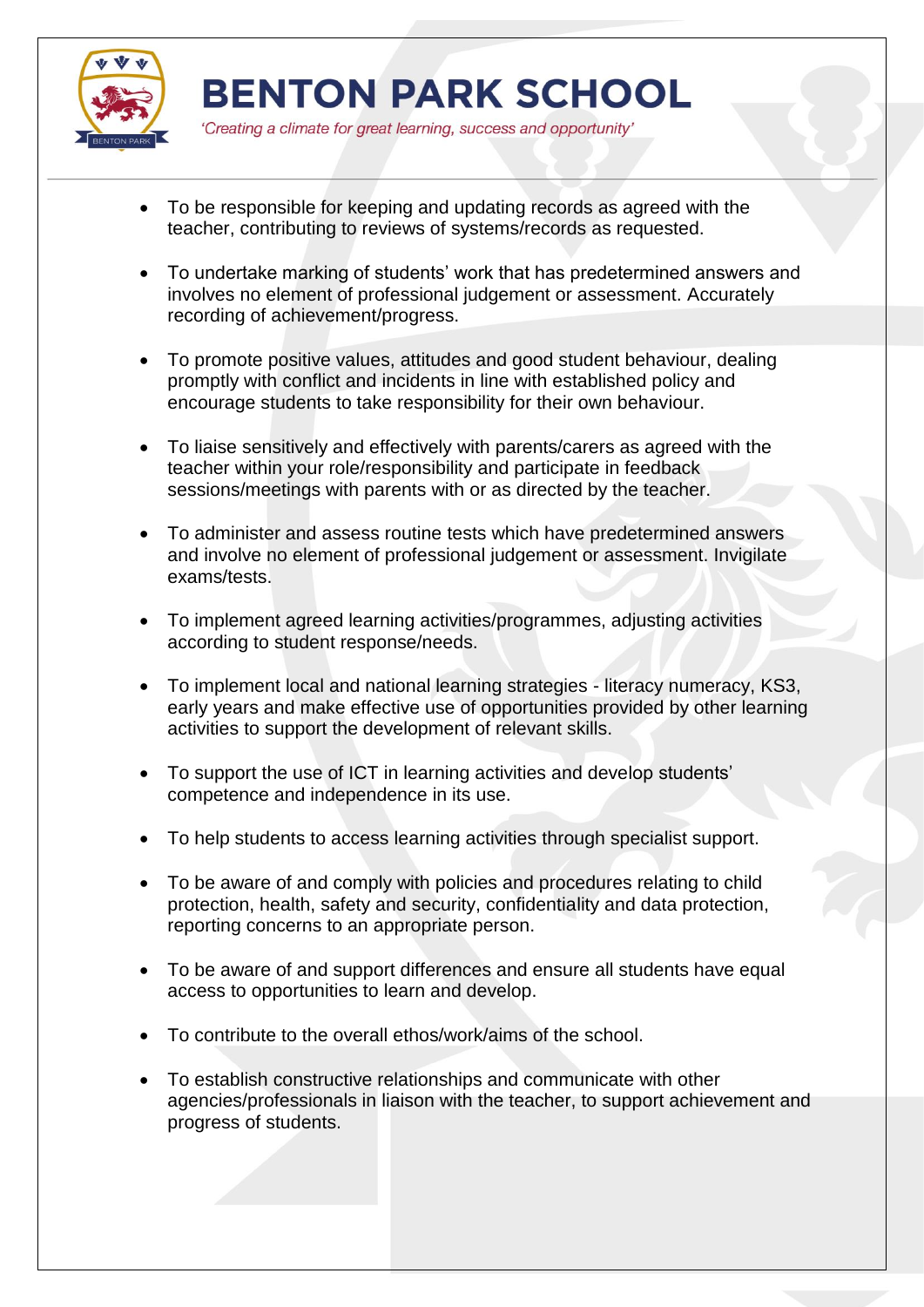

'Creating a climate for great learning, success and opportunity'

- To carry out administrative duties to support the operation of the school as required.
- To carry out other pastoral duties or small group learning activities as required
- To recognise own strengths and areas of expertise and use these to advise and support others.
- To attend and participate in regular meetings, training and other learning activities as required.
- To supervise students on visits, trips and out of school hours learning activities as required which fall within the remit and hours of the post.

## **Additional Duties**

- To be First Aid trained and respond to requests for First Aid in line with the First Aid Policy.
- The post holder may be required from time to time to undertake lunch or break time duties as requested by SLT.
- The post holder may be required from time to time to assist with the invigilation and/or administration of internal and/or external assessments.
- Support and promote the schools policies on Diversity and Equality of **Opportunity**
- To be aware of and comply with policies and procedures relating to child protection and safeguarding ensuring all concerns are reported appropriately in a timely manner
- To be aware of and comply with policies and procedures relating to data protection and the security and confidentiality of data ensuring all concerns are reported appropriately in a timely manner
- Undertake any other duties commensurate with the grade of the post holder

## **Other Key Areas of Responsibility**

- Support and promote the schools policies on Diversity and Equality of Opportunity.
- To be aware of and comply with policies and procedures relating to Child protection and Safeguarding ensuring all concerns are reported appropriately in a timely manner.
- To be aware of and comply with policies and procedures relating to data protection and the security and confidentiality of data ensuring all concerns are reported appropriately in a timely manner.